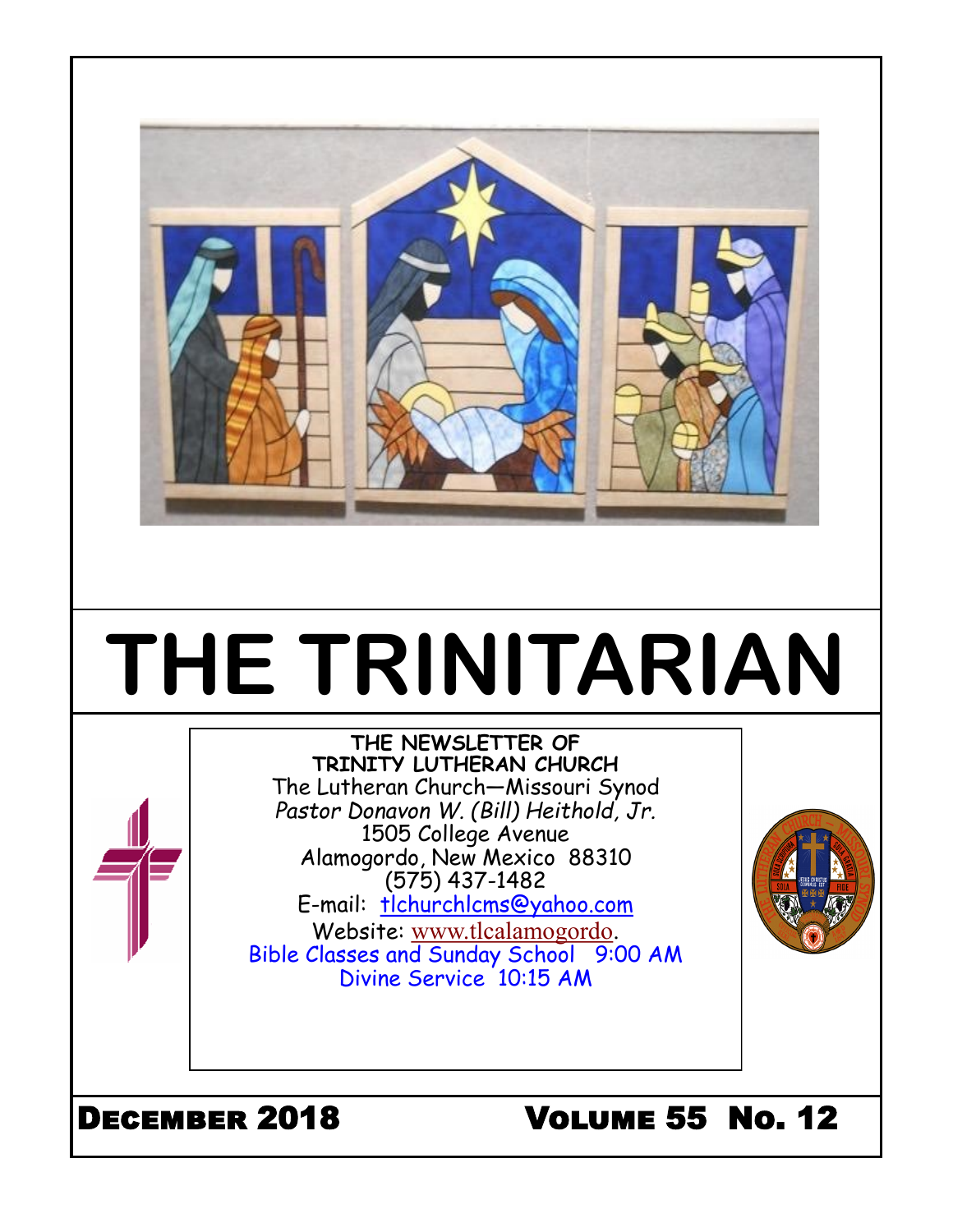## FROM THE PASTOR

**Jesus answered her, "If you knew the gift of God, and who it is that is saying to you, 'Give Me a drink,' you would have asked Him, and He would have given you living water. John 4:10**

We all like gifts and yet if it is an ugly sweater, we may not place it in a prominate place in the closet but it may only see the light of day when we are competing with other sweater wearers. We would sooner get a gift that fits well with the life we live.

This month there we be all sorts of thought given to gifts that a person will use and "fits" them. There will be a chance to take from the tree and purchase gifts that will help others enjoy the season and let others know we care about them.

Jesus asked for a drink of water. We might say that isn't much but if you are thirsty and have been for awhile, especially if it is hot outside, a cool glass of water is hard to beat.

Jesus asked but being a Jew and she a Samaritan, she knew that to grant His wish, was not the thing to do. Yet, here is Jesus saying it was OK to supply a drink but she should have gone all out and asked for the world in a sense. His was a gift for her, not that she earned it but a free gift that was hers, that was greater than any other gift she could have ever received.

We will give and get gifts but how many times do we think of the greatest gift? Yes, we would say that Jesus dying on the cross for our sins and then rising to eternal life, inviting us to come along is the greatest gift, so what about His birth vs. His death?

We will celebrate His birth in a few weeks. Birth, anexciting time, a birth that changes a family in so many ways and yet this birth not only changed the world for Joseph and Mary but this birth was one who was going to live that perfect life demanded by God, doing His will.

The gift of God to Mary and Joseph was a gift that would cause the rising and falling of many and yet for them was a gift that not only would be a gift for them but even for each of us. This gift would provide life, a living water for the world.

It is great that we can give gifts, remembering the greatest gift of a baby who wouldn't stay a baby but would grow up and take on sin and win. What a gift for us and for all those who are looking for a gift this time of year. Pastor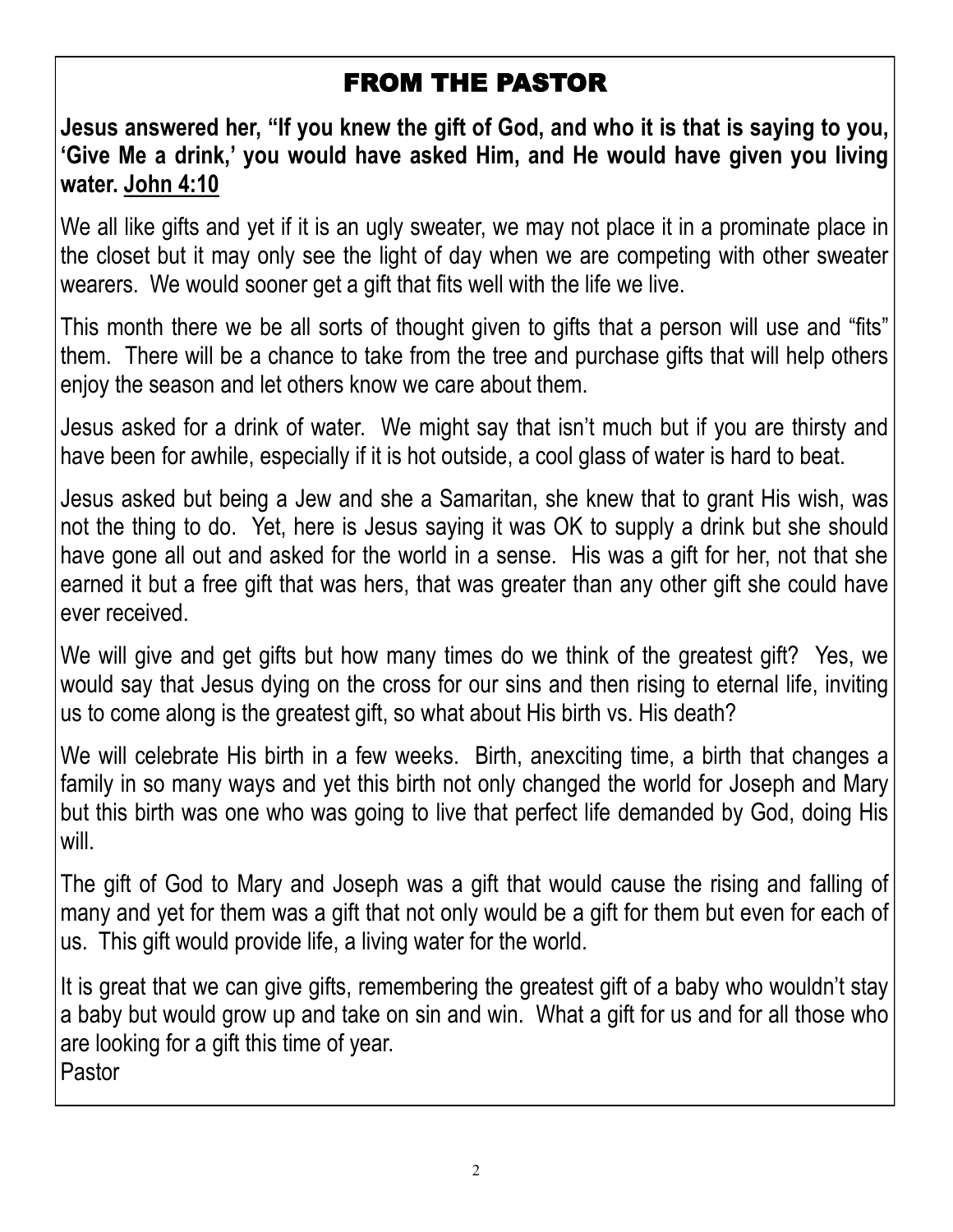| <b>ELDER'S ARTICLE</b>                                                                        |                                                                                             |
|-----------------------------------------------------------------------------------------------|---------------------------------------------------------------------------------------------|
| What were you thankful for on this past                                                       | for everything Be thankful for the gift of<br>eternal life he gives to you if you repent of |
| Thanksgiving? Family and friends, the                                                         | your sins and have FAITH in GOD.                                                            |
| bountiful feast you all enjoyed or just the                                                   |                                                                                             |
| fact you woke up to enjoy another day. For                                                    | James R. Wilkes                                                                             |
| those of us that are "Along in Years", who                                                    | Elder                                                                                       |
| recognize that we have more yesterdays                                                        | <b>BOARD OF DIRECTORS</b>                                                                   |
| than tomorrows, seeing the sun again                                                          |                                                                                             |
| should be the best reason to be thankful.                                                     | The Board of Directors met on November<br>$15th$ .                                          |
| We should be thankful for opportunity to                                                      | Dick Dommers, Head Elder, reported that the                                                 |
| celebrate the birth of Jesus Christ. We are                                                   | elders reviewed member attendance. There                                                    |
| reminded that his birth and ultimate death<br>on the cross is the reason that we will have    | are still several members who have not                                                      |
| eternal life. Our faith in his gift of eternal life                                           | attended recently and need elder follow-up.                                                 |
| to us all should be the basis of our faith in                                                 | One member received a letter. Two others will                                               |
| his ability to answer our prayers.                                                            | get letters asking their intent.                                                            |
| Each day, we have opportunities to seek                                                       | Jim Wilkes has agreed to be Head Elder next                                                 |
| his guidance through prayer. And those                                                        | year. Dick will meet with Jim to turn over files.                                           |
| opportunities don't have to be for us                                                         | Glen Schlehuser agreed to serve as elder.                                                   |
| personally. They can be for the health of a                                                   | Hannah Keeler, Financial Secretary, reported                                                |
| friend, or loved one, safe travel for those                                                   | total income for October was \$17,784.05; of                                                |
| who are embarking on a trip or about                                                          | that \$17,209.05 went to our General Fund.                                                  |
| everything in our daily lives.                                                                | Robyn Luevano, Treasurer, reported that                                                     |
| We know that God answers our prayers.                                                         | income exceeded expenses in October by                                                      |
| This is graphically evidenced by the                                                          | \$2,923.04. General Income was \$17,209.05                                                  |
| prayers offered for Pastor Moon and his                                                       | and Expenses were \$(\$14,286.01). Year-to-                                                 |
| family. His doctors have attributed the                                                       | date we've received \$169,423.66 and had                                                    |
| improvement in his health to the power of                                                     | expenses of (\$164,586.48) for a difference of                                              |
| prayer. They can't medically explain it. If<br>that isn't living proof of the power of prayer | plus \$4,837.18. The BOD has asked Robyn to                                                 |
| to ask God to heal, then what is?                                                             | investigate the possibility of getting a debit                                              |
|                                                                                               | card for use by BOD chairs. She is also<br>looking into an investment offer from LCEF       |
| So what is the message? PRAY to our                                                           | that would earn a higher interest rate than                                                 |
| heavenly Father and his son Jesus Christ                                                      | we're currently getting from LCEF.                                                          |
|                                                                                               |                                                                                             |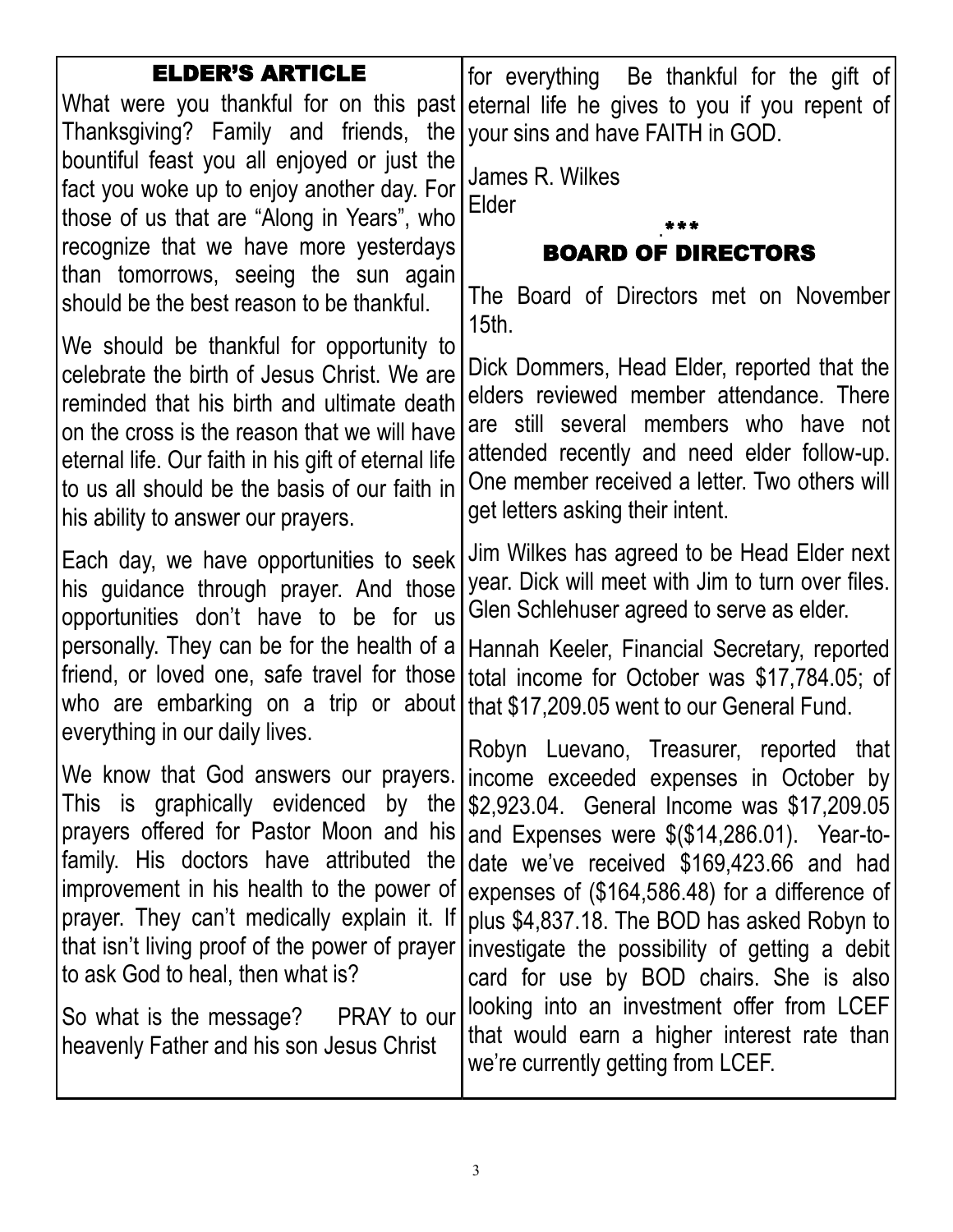| Cheryl Sandenaw, Evangelism Chair,<br>reported the meeting of her and Bob Klose                                                                                                                                                                                                                                                                            | IF GOD WERE TO COME WITH HIS<br><b>ANGELS, NO ONE COULD LISTEN TO</b><br>нім…                                                                                                                                                                                                                                                                                                                                                                     |
|------------------------------------------------------------------------------------------------------------------------------------------------------------------------------------------------------------------------------------------------------------------------------------------------------------------------------------------------------------|---------------------------------------------------------------------------------------------------------------------------------------------------------------------------------------------------------------------------------------------------------------------------------------------------------------------------------------------------------------------------------------------------------------------------------------------------|
| Michelle Perry &<br>with<br>acting<br>Superintendent Jerrett Perry went very<br>well. The APS hierarchy are "on board" for<br>the Bob Lenz program. Plans are moving<br>forward for the Bob Lenz event next March.                                                                                                                                         | We cannot bear to have God speak to us in His<br>majesty with countless thousands of angels.<br>Therefore the best procedure is to abolish our<br>design to hear God speak in His majesty, for we<br>cannot bear this language. But God says: Now I                                                                                                                                                                                               |
| Thirty-seven people attended the Pastor<br>Naeem luncheon and \$701 was collected.                                                                                                                                                                                                                                                                         | shall hide My majesty, most thoroughly, shall<br>allow My Son to become man, born of a virgin;<br>let Him do good to men and preach them the                                                                                                                                                                                                                                                                                                      |
| Bob Thede, Trustee Chair, reported that the<br>trustees have been working on refinishing<br>several of the interior doors in the church.<br>The light above the north entrance was<br>changed out. A Wi-Fi range extender has<br>been installed in the Sanctuary. This will,<br>hopefully, enable our Wi-Fi signal to reach<br>the front of the Sanctuary. | forgiveness of sins. He shall act in the kindest<br>manner possible; only bear in mind that this man<br>is the same God who spoke in the desert at<br>Mount Sinai to the Children Of Israel. Believe,<br>therefore, that it is He whom you are hearing. He<br>has hidden His majesty in humanity, does not<br>appear with lightning, thunder, or angels, but as<br>one born of a poor virgin and speaking with men<br>of the forgiveness of sins. |
| The board approved a motion to add Glen<br>Schlehuser's name to the ballot as a<br>nominee for elder.                                                                                                                                                                                                                                                      | Martin Luther<br>These words of Martin Luther help give us a                                                                                                                                                                                                                                                                                                                                                                                      |
| The board agreed to recommend Bob<br>Klose as the registered lay voter for the                                                                                                                                                                                                                                                                             | deeper understanding of the true meaning of<br>Christmas. We reproduce them here as our<br>Christmas greeting to you.                                                                                                                                                                                                                                                                                                                             |
| upcoming election of LCMS offices of<br>President, First Vice-President, and Vice-<br>President West - Southwest.                                                                                                                                                                                                                                          | LUTHERAN BROTHERHOOD<br>Minneapolis, MN<br>Life insurance for Lutherans                                                                                                                                                                                                                                                                                                                                                                           |
| In closing I would like to thank this<br>congregation for all the support you have<br>given me as your Evangelism Chairman<br>the past 4 years. I have enjoyed the job<br>and it has been an honor to serve.<br>Yours in Christ,<br>Cheryl Sandenaw, Evangelism Chairman                                                                                   | Day Magazine, December 1959<br><b>FRONT COVER</b><br>The Nativity shown on the front cover of this<br>newsletter was made by Berlinda Burmeister. It<br>is displayed on one of the walls in the Great<br>Room. Check it out. It's beautiful.                                                                                                                                                                                                      |
|                                                                                                                                                                                                                                                                                                                                                            |                                                                                                                                                                                                                                                                                                                                                                                                                                                   |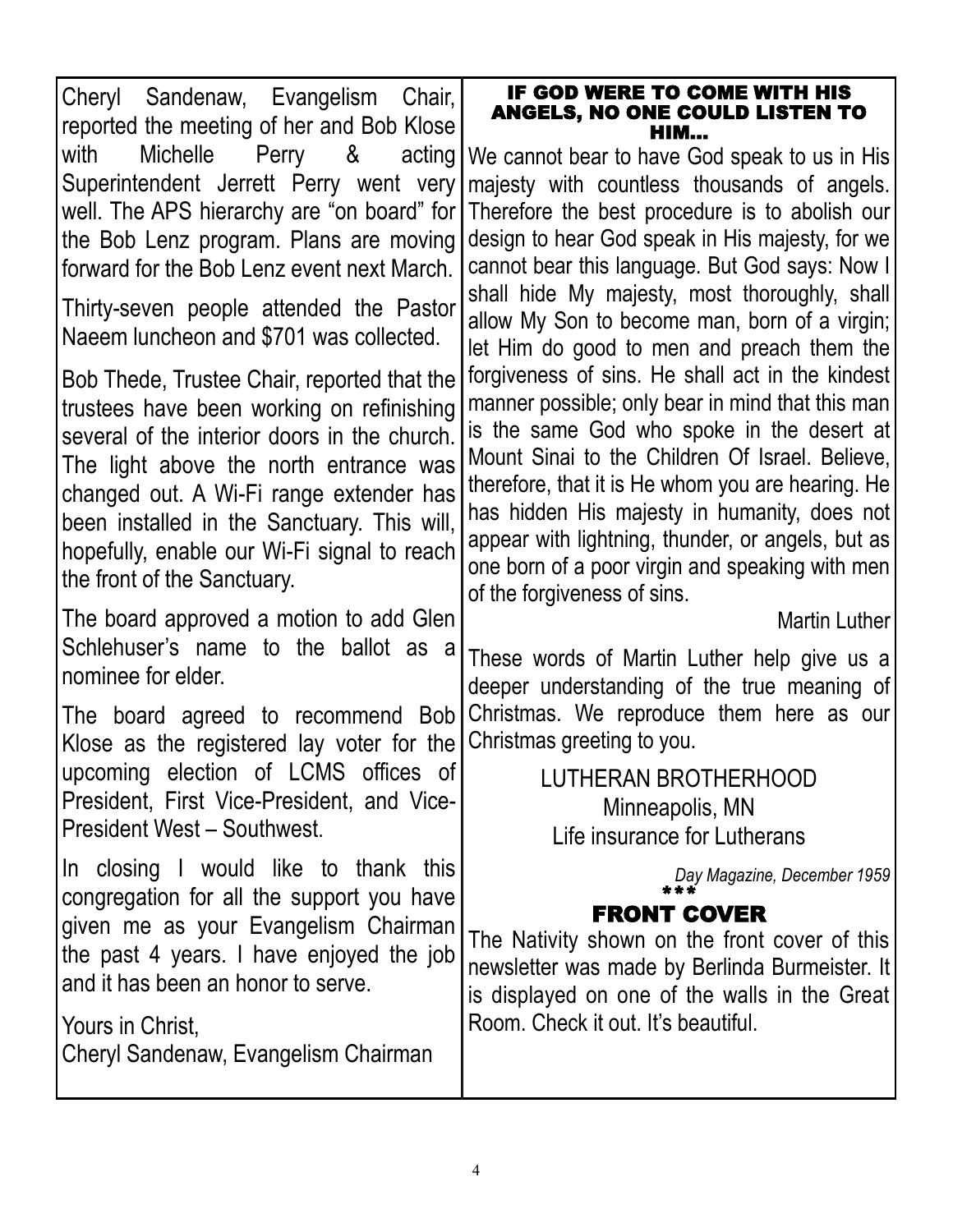| LWML<br>THANK YOU to everyone who came<br>together to decorate our beautiful church<br>Saturday, Dec. I. It was a joy to share in<br>fellowship. A Special Thank you to our youth<br>for ALL their help and hard work! We sure<br>enjoyed our time together during our Chili<br>Lunch and Belinda Burmeister sharing what<br>the Nativity set in her home growing up<br>meant to her family.<br><b>CHRISTMAS FOOD BASKETS: LWML and</b><br>Stewardship will be joining up to deliver food<br>baskets for Christmas, along with items from<br>the "Gift Tree". We will have two families<br>from housing, 2 from Love Inc, and 2<br>recommended from Pastor. The Table for<br>food, and bins for gifts will be setup in<br>hallway as usual. Families will be identified<br>by Number/Color. PLEASE take a tag or two<br>from the gift tree in Narthex. Purchase item,<br>wrap, and attach tag taken from tree. A BIG | perfect giftJESUS CHRIST was given to us<br>to remove all of our sins<br><b>MERRY CHRISTMAS TO ALL OUR CHURCH FAMILY!</b><br>Yvonne Steeby, LWML President<br><b>APPRECIATION PARTY FOR DR. REV.</b><br><b>KARL HEIMER</b><br>The Zion Lutheran Church congregation is<br>hosting an Appreciation Party for Dr./Rev. Karl<br>Heimer of Ysleta Lutheran Mission (YLM) in El<br>Paso, Texas. He has been working to provide<br>Human Care for individuals on both sides of the<br>border for 37 years, since the mission was<br>founded. We would like to invite your<br>congregation to participate in this evening of<br>recognition of an exceptional man who has led<br>the charge. For more information about YLM<br>and the enormous impacts they make in our<br>region, please look at their website – www/<br>ylm.org.<br>Wednesday, December 5, 2018<br>5:30pm - 7:00pm Dinner and festivities<br>7:00pm - 8:00pm Advent Service |
|----------------------------------------------------------------------------------------------------------------------------------------------------------------------------------------------------------------------------------------------------------------------------------------------------------------------------------------------------------------------------------------------------------------------------------------------------------------------------------------------------------------------------------------------------------------------------------------------------------------------------------------------------------------------------------------------------------------------------------------------------------------------------------------------------------------------------------------------------------------------------------------------------------------------|-----------------------------------------------------------------------------------------------------------------------------------------------------------------------------------------------------------------------------------------------------------------------------------------------------------------------------------------------------------------------------------------------------------------------------------------------------------------------------------------------------------------------------------------------------------------------------------------------------------------------------------------------------------------------------------------------------------------------------------------------------------------------------------------------------------------------------------------------------------------------------------------------------------------------------------------|
| <b>THANK YOU!!</b><br><b>CHRISTMAS TRADITIONS:</b> Did you know that<br>the chopping down of the Christmas Tree<br>Did you know that the wreaths<br>Christ?<br>we hang are a never ending circle that<br>represents eternity? Candy canes were<br>made to look like shepherd hooks, and the<br>colors red - Jesus's blood; white – purity.<br>Gifts represent the three gifts the wise men<br>brought for Jesus. So when you are running<br>around trying to get the "perfect gift", Stop<br>Yourself, take a deep breath,<br>and<br>REMEMBER we have been given the                                                                                                                                                                                                                                                                                                                                                 | Zion Lutheran Church, 2800 Pershing Drive, El<br>Paso, TX 79903 - R.S.V.P. To 915-566-4667,<br><b>Zion Lutheran Secretary</b><br>represents the death of Christ, and putting it   We are asking people to contribute Gift Cards to<br>back up again represents the resurrection of him in gratitude for his many years of service.<br><b>CHRISTMAS CAROLING</b><br>The congregation is invited to Christmas<br>caroling with the youth to our shut ins. We will<br>meet at church on December 21, at 6:00pm,<br>and then carpool to various homes spreading<br>Christmas joy and cheer. This is a much loved<br>and looked forward to event for our elderly<br>members.                                                                                                                                                                                                                                                                 |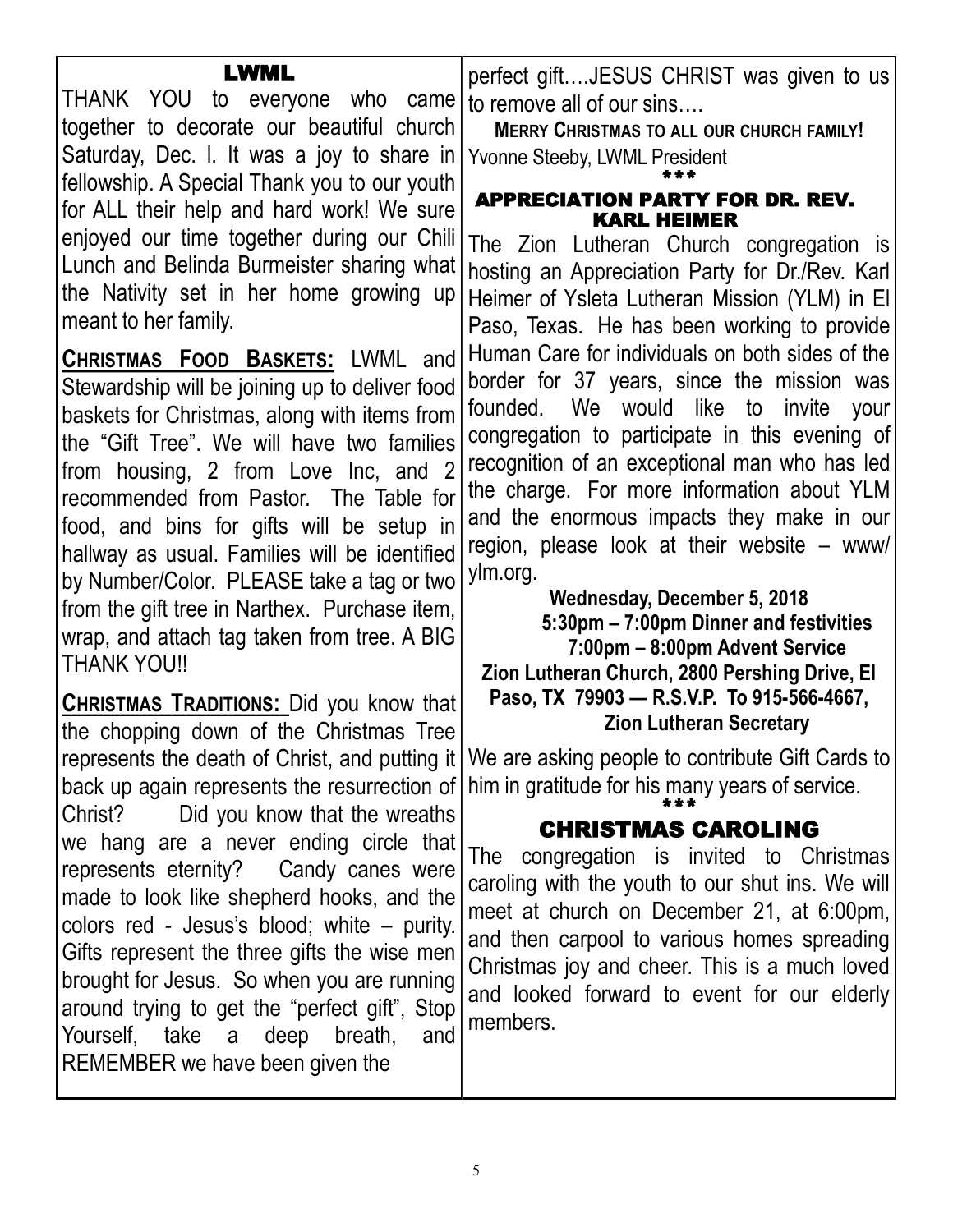## EVANGELISM

Have you ever wondered how the Jehovah's witnesses were founded or what they truly believe? Have you ever wondered what you should say to them when they come to your door? If so, then the December Tract of the Month is for you! **"The Jehovah's Witnesses"** is *very* interesting. I encourage everyone to read it.

**Bob Lenz** – I am still waiting for the contract to come from the Bob Lenz organization. Once it arrives, we will sign it and send them their money. In the meantime I have begun work on the PowerPoint presentation that we will be presenting to local church youth groups, pizza shop owners, etc. Since I don't participate in social media, we are needing someone that is familiar with social media to help us get the word out via social media. Please contact me to let me know if you're interested in helping out with this.

**4th Quarter Mission** – December is the last month for our 4<sup>th</sup> Quarter Mission which the LCMS Joint Seminary Fund. Mission Sundays are always on the 3rd Sunday of the month, but you can give to the mission anytime during this quarter.

**Missions for 2019** – The missions the congregation has chosen to support in 2019 are:

(YLM) Ysleta Lutheran Mission Care, El Paso with 24 votes(LHMI) Lutheran

Hispanic Missionary Institute, El Paso with 23 votes

LCMS Disaster Response with 16 votes

BOLM (Biblical Orthodox Lutheran Mission/ Pastor Naeem) with 16 votes

LCMS Seminary Student Financial Aid Fund with 13 votes

New Mexico Baptist Children's Home and Family Ministries with 12 votes

Coming close behind was the Lutheran Indian Ministries with 11 votes and Laborers for Christ with 10 votes. All the other missions had less than 10 votes.

**Ysletta Mission Care** – It has come to my attention that Ysletta is suffering from some financial short-falls and hardships. I would like to encourage everyone to consider giving an extra donation to Ysletta over the next month or two. You can put it in the offering plate. Be sure to designate it for Ysletta.

In closing I would like to thank this congregation for all the support you have given me as your Evangelism Chairman the past 4 years. I have enjoyed the job and it has been an honor to serve.

Yours in Christ,

Cheryl Sandenaw, Evangelism Chairman \*\*\*\*

Garrett Anderson, son of Matt & Cindi Anderson, was selected by the Honors Committee to perform in this semester's Honors Recital on Sunday evening, 7:30 pm., Dec. 2nd. Garrett is also playing with the Las Cruces Symphony on Saturday evening, Dec. 1st and on Sunday, Dec. 2nd at 3:00.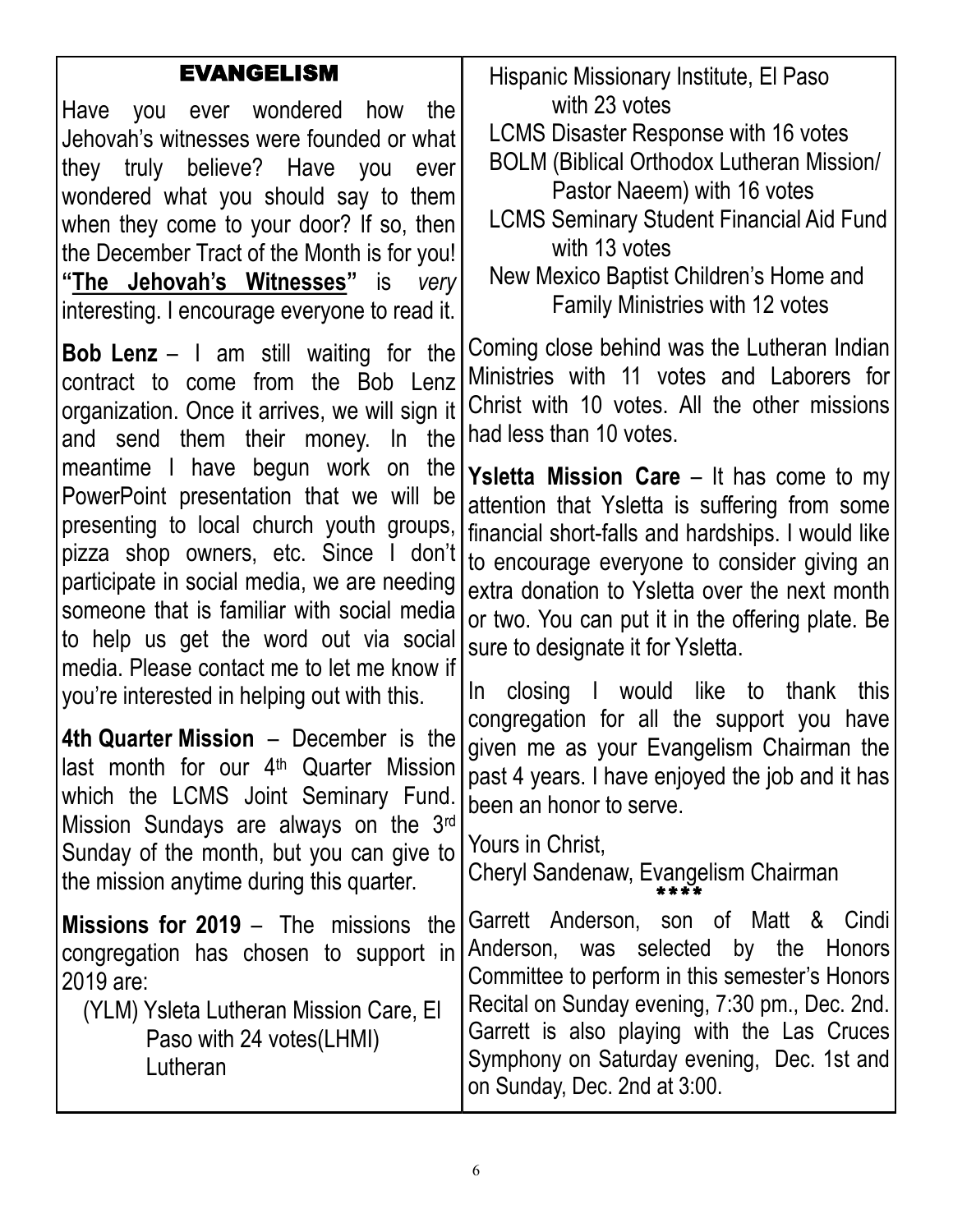| <b>ADVENT WREATH</b>                                                                                                                                                                                                                                                                                                                                                                                                                                                                                                                                                                                                                                                                                                                                                  | Each week of Advent on Sunday, a particular                                                                                                                                                                                                                                                                                                                                                                                                                                                                                                                                                                                                                                                 |
|-----------------------------------------------------------------------------------------------------------------------------------------------------------------------------------------------------------------------------------------------------------------------------------------------------------------------------------------------------------------------------------------------------------------------------------------------------------------------------------------------------------------------------------------------------------------------------------------------------------------------------------------------------------------------------------------------------------------------------------------------------------------------|---------------------------------------------------------------------------------------------------------------------------------------------------------------------------------------------------------------------------------------------------------------------------------------------------------------------------------------------------------------------------------------------------------------------------------------------------------------------------------------------------------------------------------------------------------------------------------------------------------------------------------------------------------------------------------------------|
| and<br>the Symbolism, History,<br>Learn<br><b>Customs of the Advent Wreath.</b><br>By Mary Fairchild<br>Updated December 12, 2017<br>Advent isthe season when Christians make                                                                                                                                                                                                                                                                                                                                                                                                                                                                                                                                                                                         | Advent candle is lit. Catholic tradition states that<br>the four candles, representing the four weeks of<br>Advent, each stand for one thousand years, to<br>total the 4,000 years from the time of Adam and<br>Eve until the birth of the Savior.                                                                                                                                                                                                                                                                                                                                                                                                                                          |
| spiritual preparation for the coming of Jesus<br>Christ at Christmas. Celebrating with an<br>Advent wreath is a meaningful custom in<br>many Christian traditions.                                                                                                                                                                                                                                                                                                                                                                                                                                                                                                                                                                                                    | <b>PROPHECY CANDLE</b><br>On the first Sunday of Advent, the first purple<br>candle is lit. This candle is typically called the<br>"Prophecy Candle" in remembrance of the                                                                                                                                                                                                                                                                                                                                                                                                                                                                                                                  |
| <b>HISTORY OF THE ADVENT WREATH</b><br>The Advent wreath is a circular garland of<br>evergreen branches representing eternity.<br>On that wreath, four or five candles are<br>typically arranged. During the season of<br>Advent, one candle on the wreath is lit each<br>Sunday as a part of the Advent services.<br>Each candle represents an aspect of the<br>spiritual preparation for the coming of the<br>Lord, Jesus Christ.<br>The lighting of an Advent wreath is a custom<br>that began in 16th century Germany among<br>Catholics. In<br>Lutherans<br>and<br>Western<br>Christianity, Advent begins on the fourth<br>Sunday before Christmas Day, or the Sunday<br>which falls closest to November 30, and lasts<br>through Christmas Eve, or December 24. | prophets, primarily Isaiah, who foretold the birth<br>of Christ:<br>Therefore the Lord Himself will give you a<br>sign: The virgin will conceive and give<br>birth to a Son, and will call Him<br>Immanuel. (Isaiah 7:14, NIV)<br>The first candle represents hope or expectation<br>in anticipation of the coming Messiah.<br><b>BETHLEHEM CANDLE</b><br>On the second Sunday of Advent, the second<br>purple candle is lit. This candle typically<br>represents love. Some traditions call this the<br>"Bethlehem<br>Candle."<br>symbolizing<br>Christ's<br>manger:<br>"This will be a sign to you: You will find a<br>baby wrapped in cloths and lying in a<br>manger." (Luke 2:12, NIV) |
| <b>WREATH</b><br><b>SYMBOLISM</b><br><b>ADVENT</b><br><b>OF</b><br><b>THE</b><br><b>CANDLES</b><br>Set on the branches of the Advent wreath are<br>four candles: three purple candles and one<br>pink candle. A more modern tradition is to<br>place a white candle in the center of Wreath.<br>As a whole, these candles represent the<br>coming of the <i>light of Christ</i> into the world.                                                                                                                                                                                                                                                                                                                                                                       | <b>SHEPHERDS CANDLE</b><br>On the third Sunday of Advent the pink, or<br>rose-colored candle is lit. This pink candle is<br>customarily called the "Shepherds Candle,"<br>and it represents joy:<br>And there were shepherds living out in<br>the fields nearby, keeping watch over<br>their flocks at night. An angel of the Lord                                                                                                                                                                                                                                                                                                                                                          |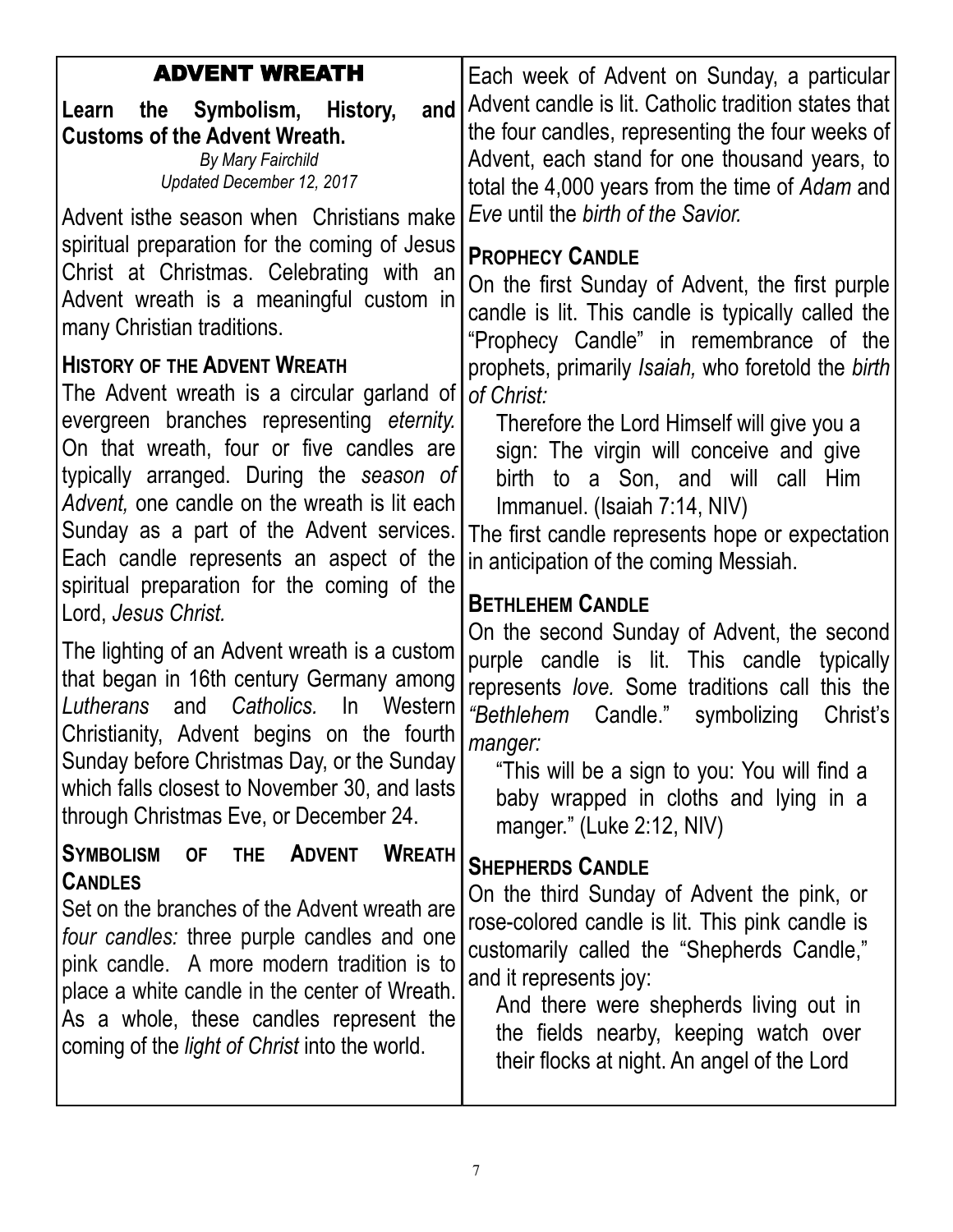appeared to them, and they were terrified. But the angel said to them, "Do not be afraid. I bring you good news that will cause great joy for all the people. Today in the town of David a Savior has been born to you; He is the Messiah, the Lord. (Luke 2:8-11, NIV) .

## **ANGELS CANDLE**

The fourth and last candle, often called the Angels Candle," represents peace and is lit on the fourth Sunday of Advent.

Suddenly a great company of the heavenly host appeared with the angel, praising God and saying "Glory to God in the highest heaven, and on earth peace to those on whom His favor rests." (Luke 2:13-14, NIV)

## **CHRIST CANDLE**

On Christmas Eve, the white center candle is lit. This candle is called the "Christ Candle" and represents the life of Christ that has come into the world. The color white represents purity. Christ is the sinless, spotless, pure Savior. Those who receive Christ as the Savior are washed of their sins and *made whiter than snow*.

"Come now, let us settle the matter," says the Lord. "Though your sins are like scarlet, they shall be as white as snow. Though they are red as crimson, they shall be like wool." (Isaiah 1:18, NIV)

**ADVENT FOR CHILDREN AND FAMILIES** Celebrating with an Advent wreath during the weeks before Christmas is an excellent way for *Christian families* to *keep Christ at the center of Christmas,* and for parents to teach their children the *true meaning of Christmas.*

**THOUGHTCO.**

*http://thoughtco.com*

## \*\*\* 2018 ADVENT SERVICES

**LO! HE COMES WITH CLOUDS DESCENDING**

**December 5 – Midweek Advent 1** "Our Two-Minute Drill" Pastor Heithold

**December 12 – Midweek Advent 2** "Praying Like Paul", Guest Pastor Brian Bestian, Ascension, El Paso **December 19 – Midweek Advent 3** "You've Got a Ticket to Ride!", Guest Vicar Andy Perry, Faith, Las Cruces

**Based on Paul's first letter to the Thessalonians**

## MIDWEEK ADVENT SOUP & SANDWICHES

**There will be a soup & sandwich supper before each Advent service at 6:00 p.m. followed by the Advent service at 7:00 p.m.** There is a sign-up sheet posted on the bulletin board for providing soup or sandwiches. Just sign up your name and what you plan to bring for whichever advent service you wish. \*\*\*

The average Lutheran today is 19 years old and is black and a woman.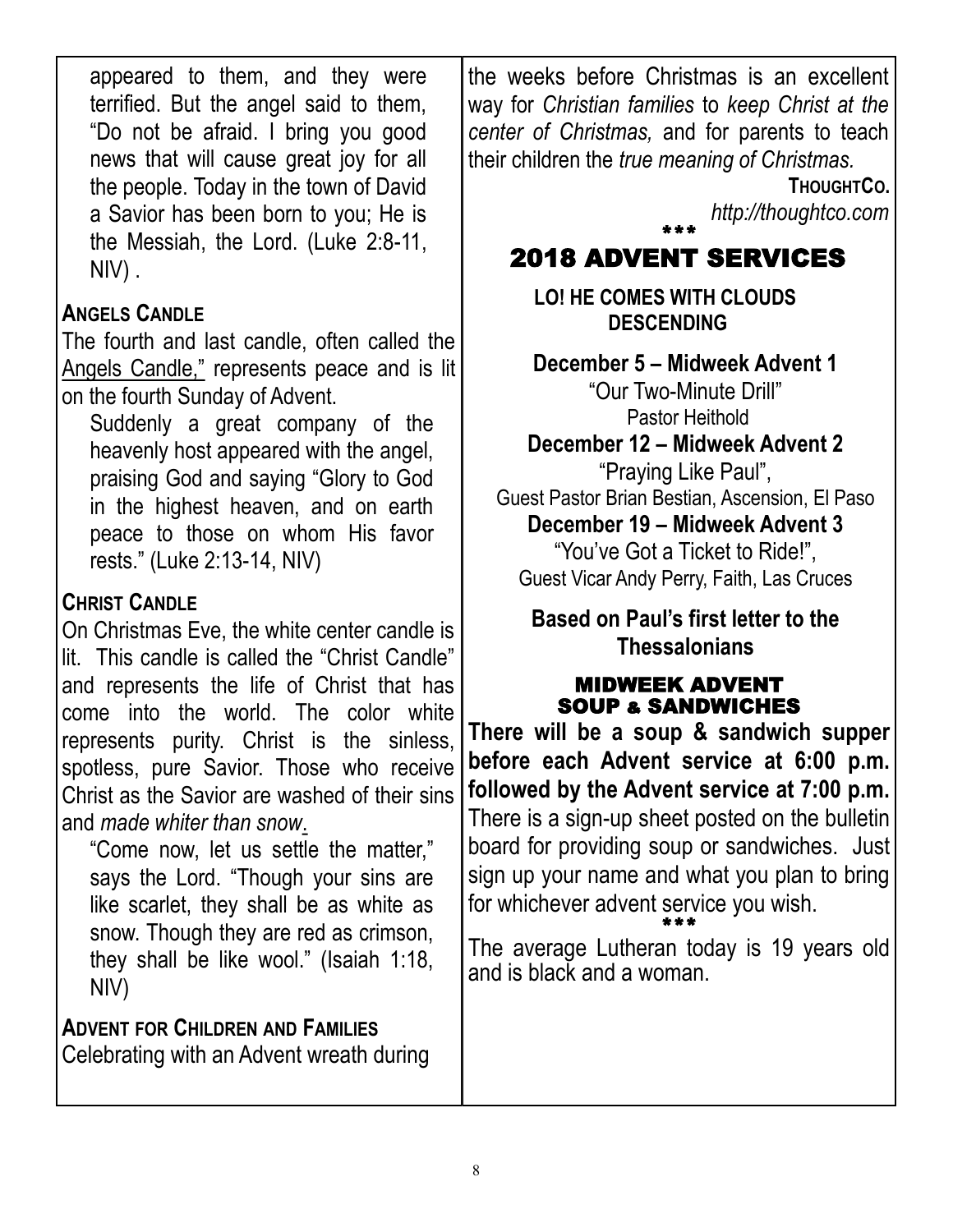| THANK YOU<br>family for all of the memorials, cards, meals,<br>visits etc. and Lola especially thanks for all<br>of the love and encouragements she<br>received from everyone during the time that<br>Daro was sick and his eventual death.<br>Lola Ableidinger and family<br><b>YOUTH GROUP NEWS!!!</b><br>The Youth Chili Lunch and Craft Fair was a<br>TREMENDOUS success. As a thank you to                                              | <b>LUMINARIAS</b><br>Our family would like to thank our church For fun and fellowship please join us on<br>December 24 at 9:00 am to set up the<br>Iluminarias. It's easy and anyone can help.<br>Coffee, hot cocoa, and doughnuts will be<br>provided. We'll also need help lighting the<br>candles in the afternoon at 4:00 pm. We also<br>need help picking up luminarias on Christmas<br>Day. If you have any questions ask Abby<br>Anderson. I hope to see you there!<br>Abby Anderson, Youth member |
|----------------------------------------------------------------------------------------------------------------------------------------------------------------------------------------------------------------------------------------------------------------------------------------------------------------------------------------------------------------------------------------------------------------------------------------------|-----------------------------------------------------------------------------------------------------------------------------------------------------------------------------------------------------------------------------------------------------------------------------------------------------------------------------------------------------------------------------------------------------------------------------------------------------------------------------------------------------------|
| our congregation for their generosity, the<br>youth will not be holding a fundraiser in<br>December as planned. Instead we would like<br>to thank the congregation by hosting a no fee<br>cookie sale after the worship service on Dec.<br>16th. Please come to the back of the church<br>and pick out a few dozen homemade cookies<br>on us.<br>The youth will be decorating Christmas trees<br>on Sat. Dec. 1 with the LWML at 10:00. They | THE ROAD TO BETHLEHEM<br>Along the road to Bethlehem<br>The world goes passing by,<br>The monarch with his retinue,<br>The beggar with his cry,<br>The workman and the preacher,<br>The soldier with his gun-<br>All go to render homage<br>To Mary's little Son.<br>Along the road to Bethlehem                                                                                                                                                                                                          |
| will then be treated to a chili lunch by LWML.<br>Thank you for hosting us.<br>Christmas caroling will be Friday December<br>21, at 6:00 pm. The entire congregation is<br>invited to carol with us to our various shut in<br>members. This is always a joyful event that is<br>loved by our older members.                                                                                                                                  | The shepherds attend their flocks,<br>The wild flowers lift their fragrance<br>Among the scattered rocks;<br>Along the road to Bethlehem<br>The heart of man must sing,<br>For the stony road to Bethlehem<br>Is the highway to the King.                                                                                                                                                                                                                                                                 |
| After Christmas Caroling, the youth will hold<br>their annual Christmas party. All youth ages 11<br>and up are invited to come have fun and play<br>games. Please bring an appetizer to share,<br>drinks will be provided. For the gift exchange,<br>please bring a pair of fun, jazzy, crazy socks<br>to exchange with another youth member<br>(adult size, please)                                                                         | And when we get to Bethlehem,<br>We'll sing our songs of joy<br>And lay our burdens at the feet<br>Of Mary's little Boy;<br>A Baby in a stable<br>With hair as soft as down,<br>A Monarch without diadem,<br>A King without a crown.<br>By lvy Trembath                                                                                                                                                                                                                                                   |
| ***                                                                                                                                                                                                                                                                                                                                                                                                                                          |                                                                                                                                                                                                                                                                                                                                                                                                                                                                                                           |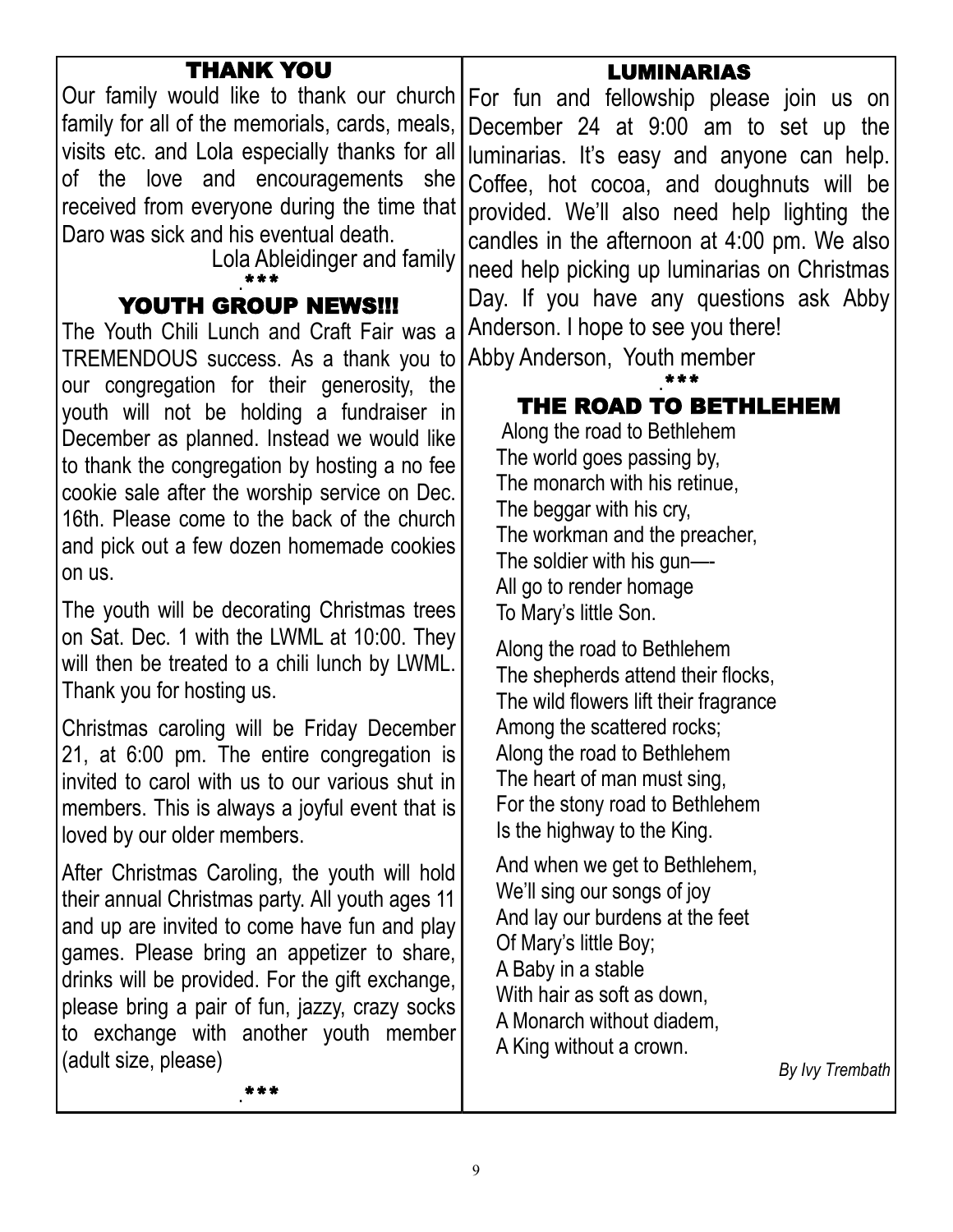| <b>HYMNS OF THE MONTH</b><br>"O COME, O COME, EMMANUEL"<br>Behold, the virgin shall be with child, and bear<br>a Son, and they shall call His name Emmanu-<br>el. Matthew 123 (NKJV)<br>The origins of this plaintive carol date to medie-<br>val times. In the 800s, a series of Latin hymns<br>were sung each day during Christmas Vespers<br>from December 17 to 23. Each of these hymns<br>began with the word "O", and were called the<br>"Great" or "O" Antiphons (the word antiphon<br>meaning psalm or anthem). These hymns were<br>apparently restructured into verse form in the<br>1100s, and finally published in Latin in 1710. In<br>the mid-1800s, they were discovered by an<br>English minister named John Mason Neale,<br>who wove together segments of them to pro-<br>duce the first draft of "O Come, O Come, Em-<br>manuel," which was published in 1851. Neale's<br>original version said, "Draw nigh, draw nigh, | Neale, for he was a compassionate man with a<br>great heart for the needy, but he was also a<br>scholar needing time for research and writing.<br>As a high church traditionalist, Neale disliked<br>the hymns of Issac Watts and longed to return<br>Christianity to the liturgical dignity of church his-<br>tory. He was an outspoken advocate of return-<br>ing church buildings to their former glory. He<br>campaigned, for example, against certain types<br>of stoves that spoiled the tastefulness and<br>charm of English churches. He also worked<br>hard to translate ancient Greek and Latin hymns<br>into English.<br>In today's hymnals, we find Neale and Watts<br>side-by-side, the old differences having been<br>forgotten. We owe a debt of gratitude to John<br>Mason Neale every time we sing one of his<br>Christmas carols: "Good King Wenceslas," O<br>Come, O Come, Emmanuel," "Good Christian<br>Men, Rejoice," and his Psalm Sunday hymn,<br>"All Glory Laud, and Honor." |
|------------------------------------------------------------------------------------------------------------------------------------------------------------------------------------------------------------------------------------------------------------------------------------------------------------------------------------------------------------------------------------------------------------------------------------------------------------------------------------------------------------------------------------------------------------------------------------------------------------------------------------------------------------------------------------------------------------------------------------------------------------------------------------------------------------------------------------------------------------------------------------------------------------------------------------------|-------------------------------------------------------------------------------------------------------------------------------------------------------------------------------------------------------------------------------------------------------------------------------------------------------------------------------------------------------------------------------------------------------------------------------------------------------------------------------------------------------------------------------------------------------------------------------------------------------------------------------------------------------------------------------------------------------------------------------------------------------------------------------------------------------------------------------------------------------------------------------------------------------------------------------------------------------------------------------------------------------|
| Emmanuel."<br>Neale is a man worth knowing. He was born in<br>London on January 24, 1818, the son of an<br>evangelical Anglican clergyman. He attended<br>Cambridge University and proved to be a bril-<br>liant student and prize-winning poet. While<br>there, Neale was influenced by the Oxford<br>Movement and became attracted to Roman Ca-<br>tholicism. In 1841, he was ordained into the An-<br>glican ministry; but his poor health and Catholic<br>leanings prevented him from gaining a ministry.<br>He was appointed instead as the director of<br>Sackville College, a home for old men.<br>(Sackville College, started by Robert Sackville,<br>Earl of Dorset, in the early 1600s as a home for<br>the elderly, is still going strong today in East<br>Grinstead, Sussex.) This was the perfect job for                                                                                                                   | ---"Then Sings My Soul", Book 2, Robert J. Morgan<br><b>BABE IN A MANGER</b><br>Star of my soul's<br>Grace-leavened life,<br>Be Thou my goal's<br><b>Blest centered strife!</b><br>Shiloh appeared!<br>Heaven's ablaze!<br>Angels' song cleared<br>God's Love and grace!<br>Spirit, I wing<br>Christward with Thee<br>Truly, I sing<br>Christ's born for ME<br>-Liborius Semmann                                                                                                                                                                                                                                                                                                                                                                                                                                                                                                                                                                                                                      |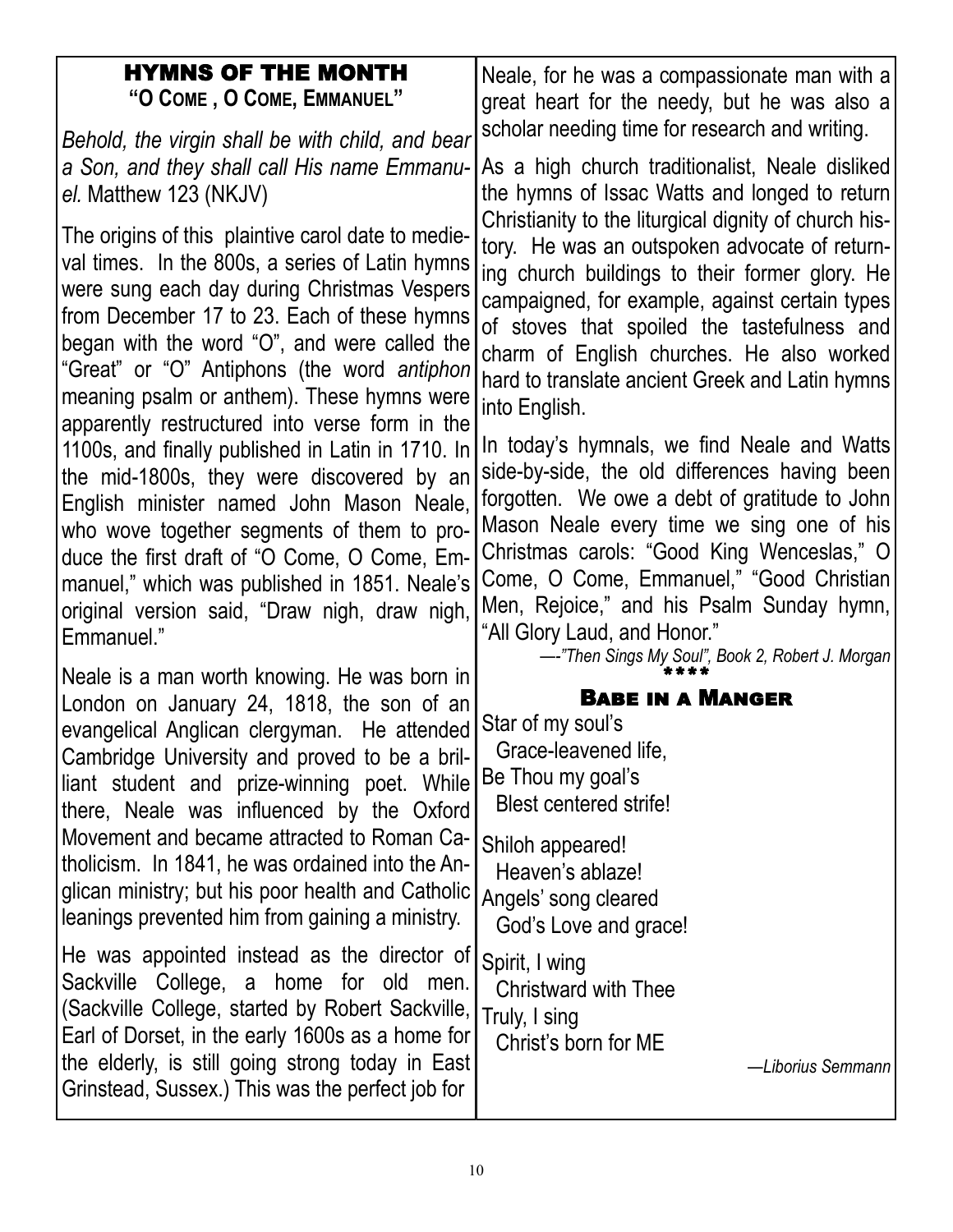#### 2019 BOARD OF DIRECTORS

President, Bob Klose Vice President: Matt Anderson Secretary: Susan Weitzel Financial Secretary: Vicki Leonard Treasurer: Robyn Luevano Education Chair: Cindi Anderson Evangelism Chair: Lisa Collins Stewardship Chair: Juli Bailey Trustee: Bob Thede Head Elder: Jim Wilkes Elders: Ray Bailey

Matt Clark Robert Rentschler Glen Schlehuser

#### \*\*\* NO FEE COOKIE SALE!!!!!

The congregation was extremely generous in their support of the youth during our Fall Chili lunch and Craft Fair. As a thank you, the youth group will not be having their annual cookie sale after the worship service on Dec. 16th. INSTEAD, we will be providing homemade cookies to you at no cost. Just as in past years, come in, get a glove and a box and fill it with a couple dozen cookies. The only difference is NO COST! Thank you for your support throughout the year.

#### $\overline{a}$ LONG-TERM PRAYERS

Eric Bell, Caitlin Boverie, Red Chesbro, Mike Debaar, **Valerie English,** Carol Fox, Renee Gocis, **Don Gressman, Gene & Eldeen Humphrey, Kristie & John Humphrey,** Hunter Landt, Ty Landt**,** Myron Marquardt, Chad McCastle, Jackie Monso, Robbie Nowell, Cindy Oberling, Mary Palmos, Alex Pearson, Margaret Romero, Justin Salmon, **Ila Schelter** Carol Schultz, Jessie Sharette, Lynne Skinner, William Stewart, Austin Tice, **D**avid Townsend, Marea Turnbul, Eric Van Horn, Vertein family, .\*\*\*\*\*\*\*\* **DECEMBER** FLOWERS Dec. 2 Gerald & Gayan Moore

- Dec. 9 Cheryl Sandenaw
- Dec. 16 Bob & Sandy Klose
- Dec. 23 Gene & Eldeen Humphrey Pastor & Cindi Heithold
- Dec. 30 Ray & Juli Bailey \*\*\*\*